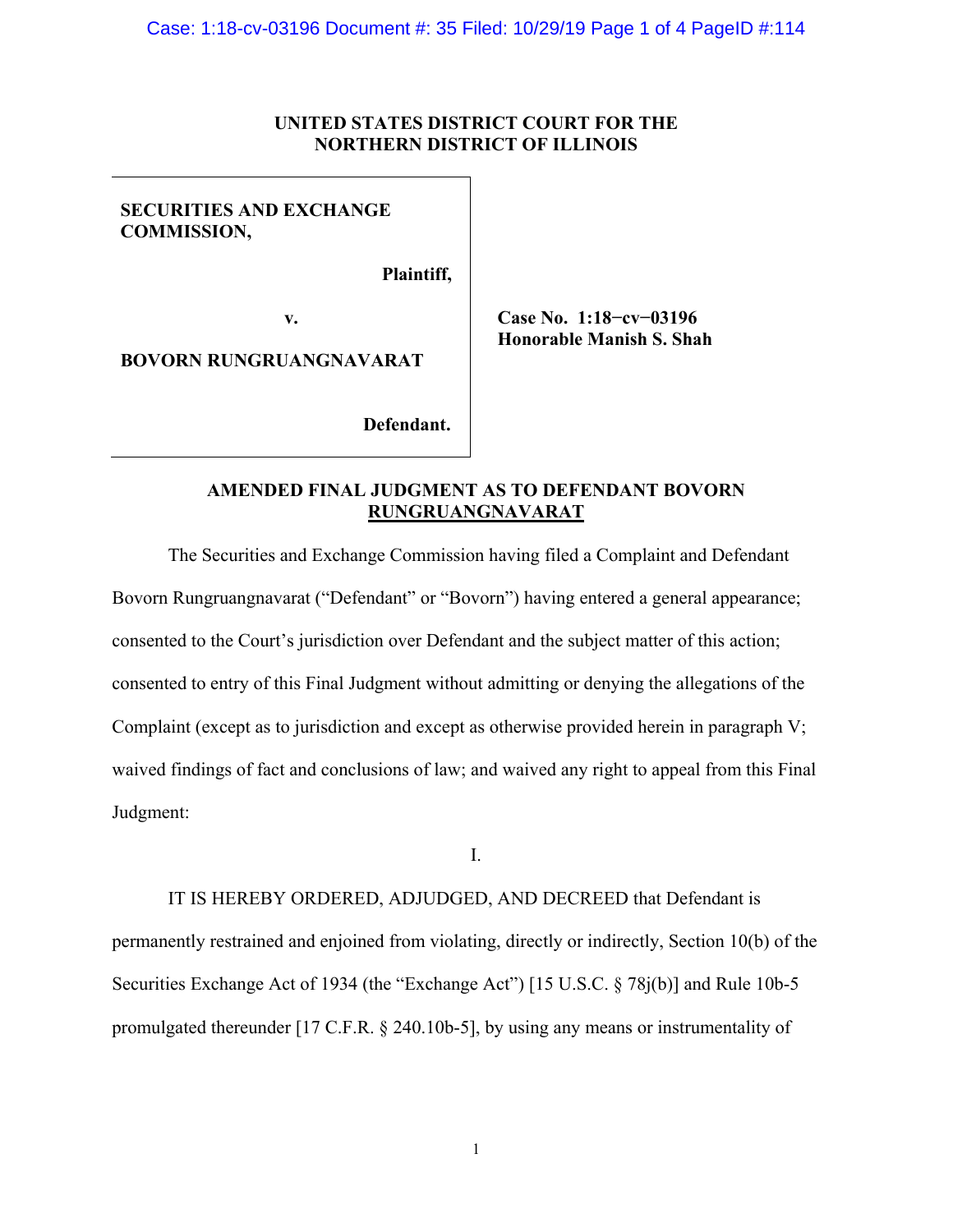### Case: 1:18-cv-03196 Document #: 35 Filed: 10/29/19 Page 2 of 4 PageID #:114

interstate commerce, or of the mails, or of any facility of any national securities exchange, in connection with the purchase or sale of any security:

- (a) to employ any device, scheme, or artifice to defraud;
- (b) to make any untrue statement of a material fact or to omit to state a material fact necessary in order to make the statements made, in the light of the circumstances under which they were made, not misleading; or
- (c) to engage in any act, practice, or course of business which operates or would operate as a fraud or deceit upon any person.

 IT IS FURTHER ORDERED, ADJUDGED, AND DECREED that, as provided in Federal Rule of Civil Procedure 65(d)(2), the foregoing paragraph also binds the following who receive actual notice of this Final Judgment by personal service or otherwise: (a) Defendant's officers, agents, servants, employees, and attorneys; and (b) other persons in active concert or participation with Defendant or with anyone described in (a).

#### II.

IT IS FURTHER ORDERED, ADJUDGED, AND DECREED that Defendant is liable for disgorgement of \$274,339.27, representing profits gained as a result of conduct alleged in the Complaint. Defendant shall satisfy this obligation by paying \$274,339.27 to the Securities and Exchange Commission within 30 days after entry of this Final Judgment.

 Defendant may transmit payment electronically to the Commission, which will provide detailed ACH transfer/Fedwire instructions upon request. Payment may also be made directly from a bank account via Pay.gov through the SEC website at

http://www.sec.gov/about/offices/ofm.htm. Defendant may also pay by certified check, bank cashier's check, or United States postal money order payable to the Securities and Exchange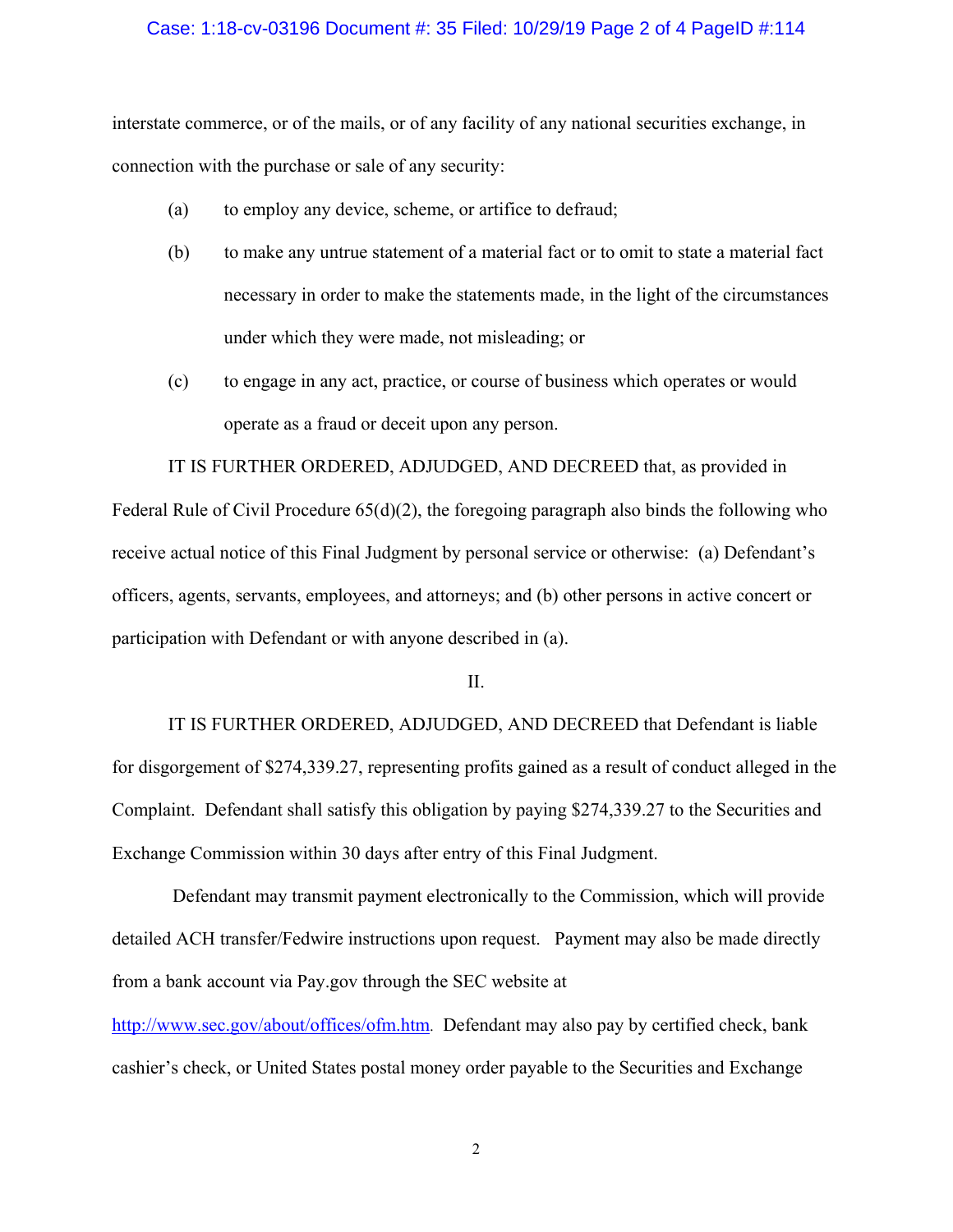## Case: 1:18-cv-03196 Document #: 35 Filed: 10/29/19 Page 3 of 4 PageID #:114

Commission, which shall be delivered or mailed to

Enterprise Services Center Accounts Receivable Branch 6500 South MacArthur Boulevard Oklahoma City, OK 73169

 and shall be accompanied by a letter identifying the case title, civil action number, and name of this Court; Bovorn as a defendant in this action; and specifying that payment is made pursuant to this Final Judgment.

Defendant shall simultaneously transmit photocopies of evidence of payment and case identifying information to the Commission's counsel in this action. By making this payment, Defendant relinquishes all legal and equitable right, title, and interest in such funds and no part of the funds shall be returned to Defendant. The Commission shall send the funds paid pursuant to this Final Judgment to the United States Treasury.

The Commission may enforce the Court's judgment for disgorgement by moving for civil contempt (and/or through other collection procedures authorized by law) at any time after 30 days following entry of this Final Judgment. Defendant shall pay post judgment interest on any delinquent amounts pursuant to 28 U.S.C. § 1961.

III.

 IT IS FURTHER ORDERED, ADJUDGED, AND DECREED that the Consent is incorporated herein with the same force and effect as if fully set forth herein, and that Defendant shall comply with all of the undertakings and agreements set forth therein.

## IV.

IT IS FURTHER ORDERED, ADJUDGED, AND DECREED that, solely for purposes of exceptions to discharge set forth in Section 523 of the Bankruptcy Code, 11 U.S.C. §523, the allegations in the complaint are true and admitted by Defendant, and further, any debt for

3